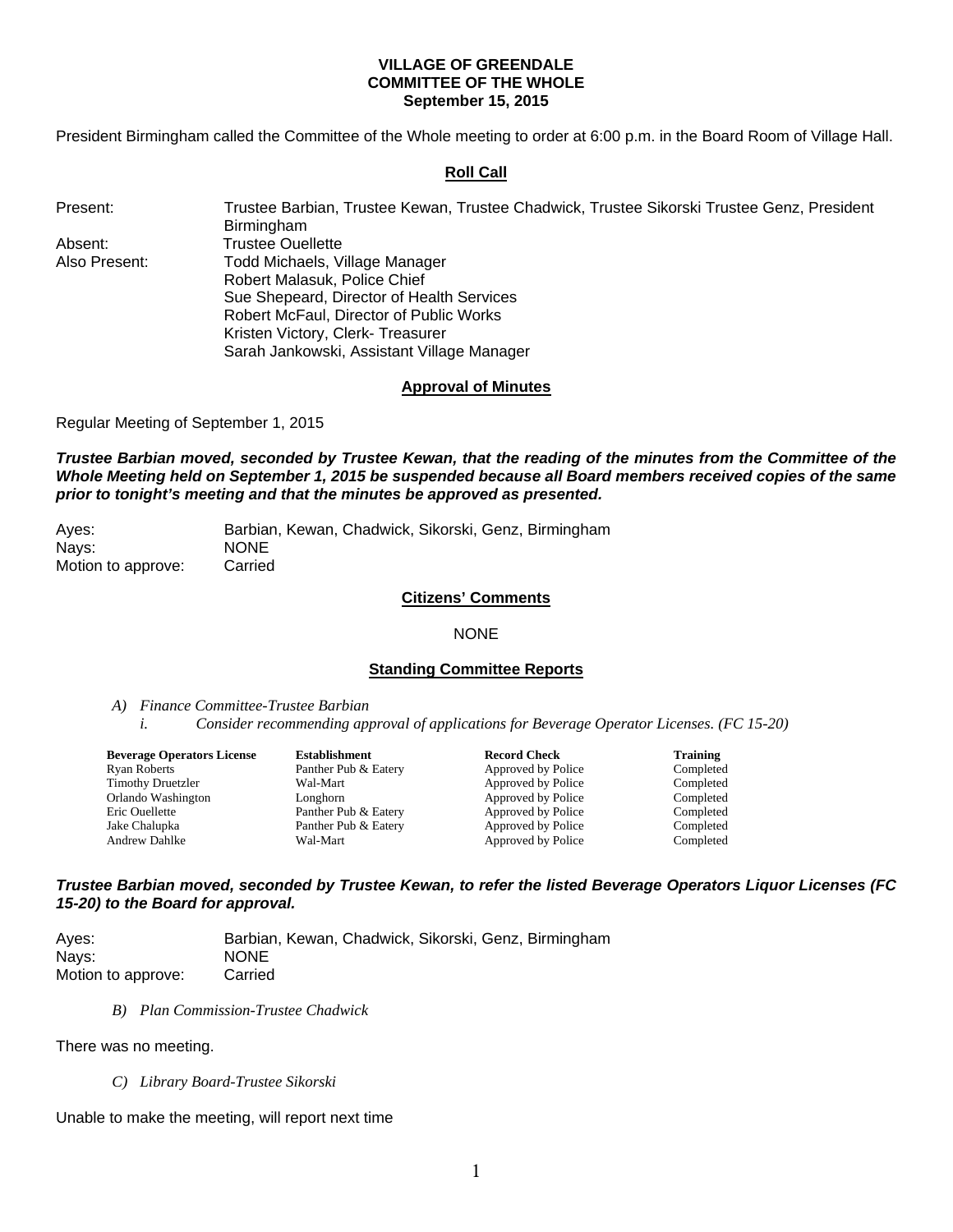*D) Public Works Committee-Trustee Sikorski* 

There was no meeting.

*E) Board of Health-Trustee Genz* 

Trustee Genz summarized the Board of Health meeting held last week. A concern was brought by a citizen regarding the geese congregating in the fields at the corner of 84<sup>th</sup> and Grange. Health Director Shepeard will seek out solutions to this problem. Step Up to Better Health Fun 5 K Run and Walk will be held on Sunday, October 18, 2015 and there will be a Free Childhood Flu Vaccine Clinic at the Greendale High School on Tuesday, October 27, 2015 3:30‐7:00 PM.

*F) Public Health, Welfare & Safety-Trustee Kewan* 

They are still working on the engine braking resolution.

*G) Park & Recreation-Trustee Ouellette* 

Trustee Ouellette absent.

## **Old Business:**

*A) Board and Committee Appointments & Resignations.* 

## **NONE**

## **New Business:**

It was discussed that Staff should work with the State to get signs to show where downtown Village is so people can more easily find it. Manager Michaels will speak with the State and he has spoken with Representative Skowronski regarding additional signage leading into the Village.

 *A) COW 15-26/BOT 15-47 Discussion and necessary action pertaining to the proposed strategic planning process.*

*Trustee Barbian moved, seconded by Trustee Kewan, to approve referral to the Village Board, the process for developing a strategic plan using former School Superintendent, Dr. William Hughes as the facilitator. The process is designed to test assumptions, create a comprehensive community vision, and translate the Board's strategic goals into an implementation plan to guide the course for the future.* 

There was discussion as to how many years this should be for. They will know better once into the process but the initial idea is to create a two year plan. There were positive comments made regarding Dr. William Hughes.

| Aves:              |                     | Barbian, Kewan, Chadwick, Sikorski, Genz, Birmingham                                                                                               |
|--------------------|---------------------|----------------------------------------------------------------------------------------------------------------------------------------------------|
| Nays:              | <b>NONE</b>         |                                                                                                                                                    |
| Motion to approve: | Carried             |                                                                                                                                                    |
| B)                 | COW 15-27/BOT 15-48 | Consider recommending approval of a Parade Permit Application – Greendale<br>Public Celebrations Committee – "Halloween Parade" and Trick or Treat |

*Trustee Barbian moved to refer, the Parade Permit Application –Greendale Public Celebrations Committee – "Halloween Parade" and Trick or Treat Hours to the Village Board for approval with the change of the Parade start time to 4 p.m. with lineup at 3:30 p.m. on Saturday, October 31st and Trick or Treat hours of 4 to 7 p.m., seconded by Trustee Kewan.* 

There was discussion that the businesses are open until four and if the parade started at three customers could be unable to get out of the parking lot.

Ayes: Barbian, Kewan, Sikorski, Genz, Birmingham Nays: NONE

 *Hours.*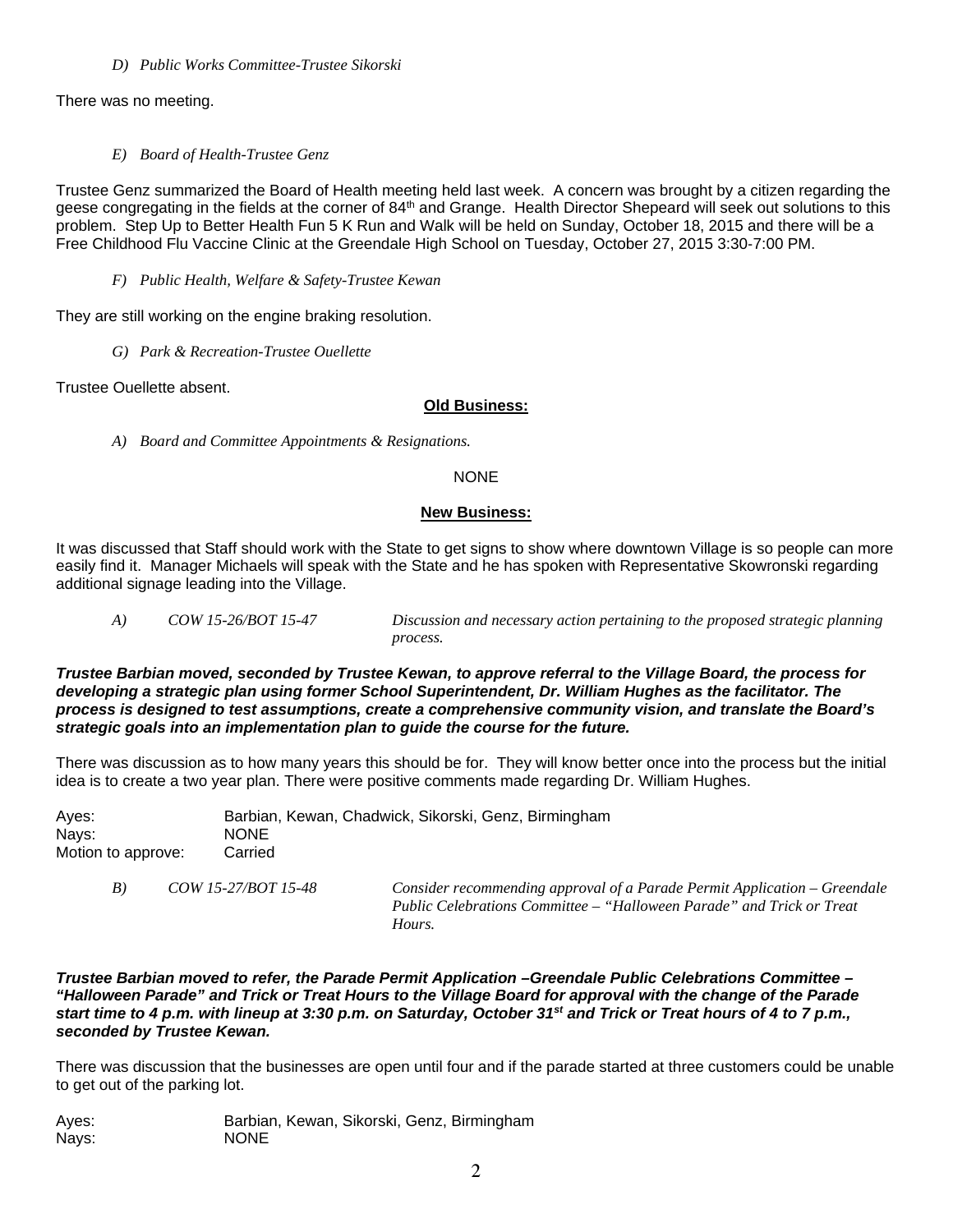*C) COW 15-28/BOT 15-49 Consider Recommending approval of a Special Community Event – Greendale Public Celebrations – Hay Days and Dickens of a Christmas.* 

*Trustee Barbian moved, seconded by Trustee Kewan, to refer the approval of a Special Community Event – Greendale Public Celebrations – Hay Days and Dickens of a Christmas to the Village Board for discussion including additional wording to allow existing businesses to sell on the sidewalk in front of their store during both events.* 

| Ayes:              | Barbian, Kewan, Chadwick, Sikorski, Genz, Birmingham |
|--------------------|------------------------------------------------------|
| Nays:              | <b>NONE</b>                                          |
| Motion to approve: | Carried                                              |

 *D) COW 15-25/BOT 15-50 Consider recommending approval of a Parade Permit Application – Martin Luther High School – "Root River Run"* 

The run is scheduled to start at 9 a.m. on Saturday October 10, 2015 with registration beginning at approximately 8 a.m. and all clean up to be completed by noon.

### *Trustee Barbian moved, seconded by Trustee Kewan, to refer the approval of a Parade Permit Application – Martin Luther High School – "Root River Run" to the Village Board for approval.*

| Ayes:              | Barbian, Kewan, Chadwick, Sikorski, Genz, Birmingham                                                                                                                                                                |
|--------------------|---------------------------------------------------------------------------------------------------------------------------------------------------------------------------------------------------------------------|
| Nays:              | <b>NONE</b>                                                                                                                                                                                                         |
| Motion to approve: | Carried                                                                                                                                                                                                             |
| E)                 | Consider recommending affirmation of Proclamation No. P2015-14 –<br>Proclaiming Thursday, September 17, 2015 as Jacob Malinowski Day in the<br>Village of Greendale in recognition of his personal accomplishments. |

Trustee Kewan spoke about the many accomplishments of Jacob Malinowski including attending Badger Boys State in 2015 and being elected Governor of Badger Boys State. He was the first Greendale student to receive that honor since 1984 and he is the first ever Greendale student to be selected to attend Boys Nation. The American Legion gave him the scholarship to go to Boys State. This Thursday, September 17 the American Legion, the Board of Trustees and the School District will together honor him.

*Trustee Kewan moved, seconded by Trustee Chadwick, to refer Proclamation No. P2015-14 – Proclaiming Thursday, September 17, 2015 as Jacob Malinowski Day in the Village of Greendale in recognition of his personal accomplishments to the Village Board for approval.* 

Ayes: Barbian, Kewan, Chadwick, Sikorski, Genz, Birmingham Nays: NONE Motion to approve: Carried

## **Adjournment to Closed Session**

### President Birmingham read:

*The Committee shall convene in Closed Session pursuant to Wisconsin State Statute Section 19.85(1)(e) to deliberate or negotiate the purchasing of public properties, the investing of public funds, or conducting other specified public business, whenever competitive or bargaining reasons require a closed session. Specifically, to discuss strategy relevant to the sale of the property located at 6200 Loomis Road, Parcel No. 663-0468, redevelopment in the Downtown Area, a proposed memorandum of understanding for the construction of a Veterans Memorial on the property located at the northeast corner of Southway and Broad Street, Parcel No. 663-0469 and negotiations with the Village's Police and Firefighter Unions.* The Board will return to open session.

### *Trustee Chadwick moved, seconded by Trustee Barbian, to move to a closed session at 6:37 p.m.*